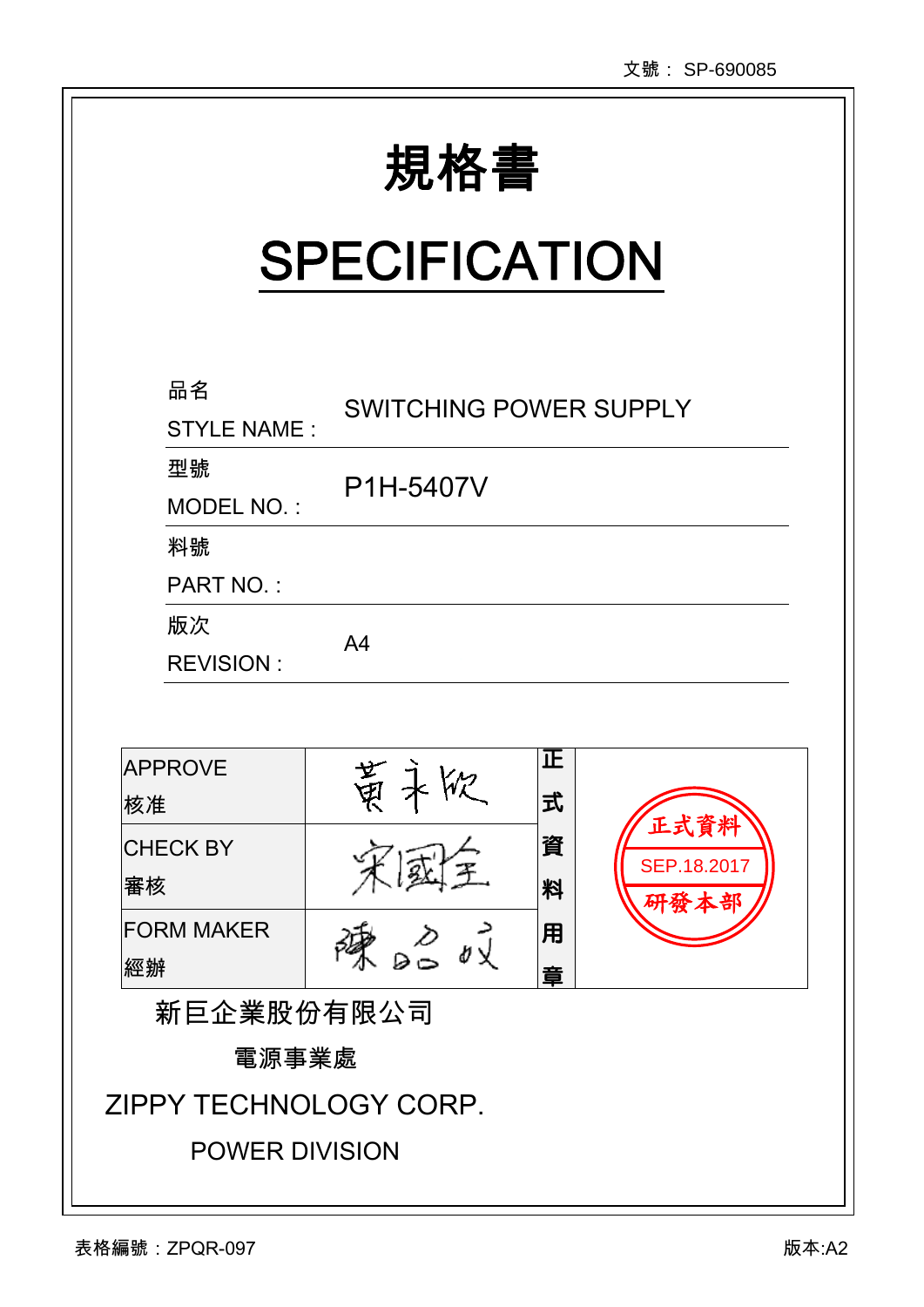# Revision

| Rev.           | Page | Item | Date | Description                                 |
|----------------|------|------|------|---------------------------------------------|
|                |      | 2.4  |      | JUN-26-2009 Modity inrush current           |
| A <sub>3</sub> |      | 2.3  |      | MAR-25-2011 Modify steady current           |
| A4             |      | 3.1  |      | SEP-14-2017  DC load requirements Min. load |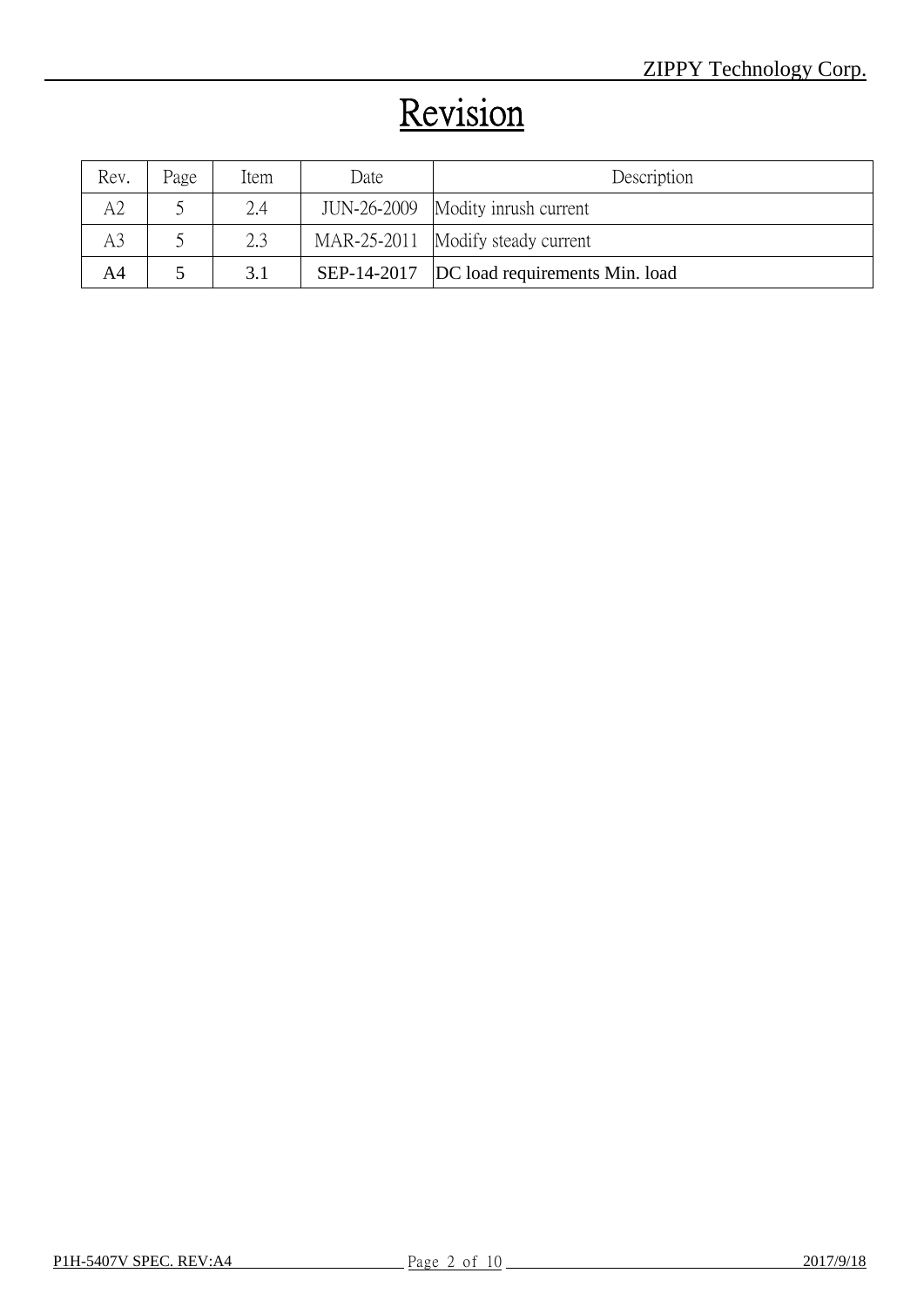# MODEL NO. P1H-5407V

1.0 Scope

- 2.0 Input requirements
	- 2.1 Voltage
	- 2.2 Frequency
	- 2.3 Stead-state current
	- 2.4 Inrush current
	- 2.5 Power factor correction
- 3.0 Output requirements
	- 3.1 DC load requirements
	- 3.2 Regulation and protection
	- 3.3 Ripple and noise
		- 3.3.1 Specification
		- 3.3.2 Ripple voltage test circuit
	- 3.4 Overshoot
	- 3.5 Efficiency
- 4.0 Protection
	- 4.1 Input
	- 4.2 Output
		- 4.2.1 OPP
		- 4.2.2 OVP
		- 4.2.3 OCP
		- 4.2.4 Short
- 5.0 Power supply sequencing
	- 5.1 Turn on
	- 5.2 Hold up time
	- 5.3 Power off sequence
- 6.0 Signal requirements
	- 6.1 Power good (POK)
- 7.0 Environment
	- 7.1 Temperature
	- 7.2 Humidity
	- 7.3 Insulation resistance
	- 7.4 Dielectric withstanding voltage
	- 7.5 Leakage current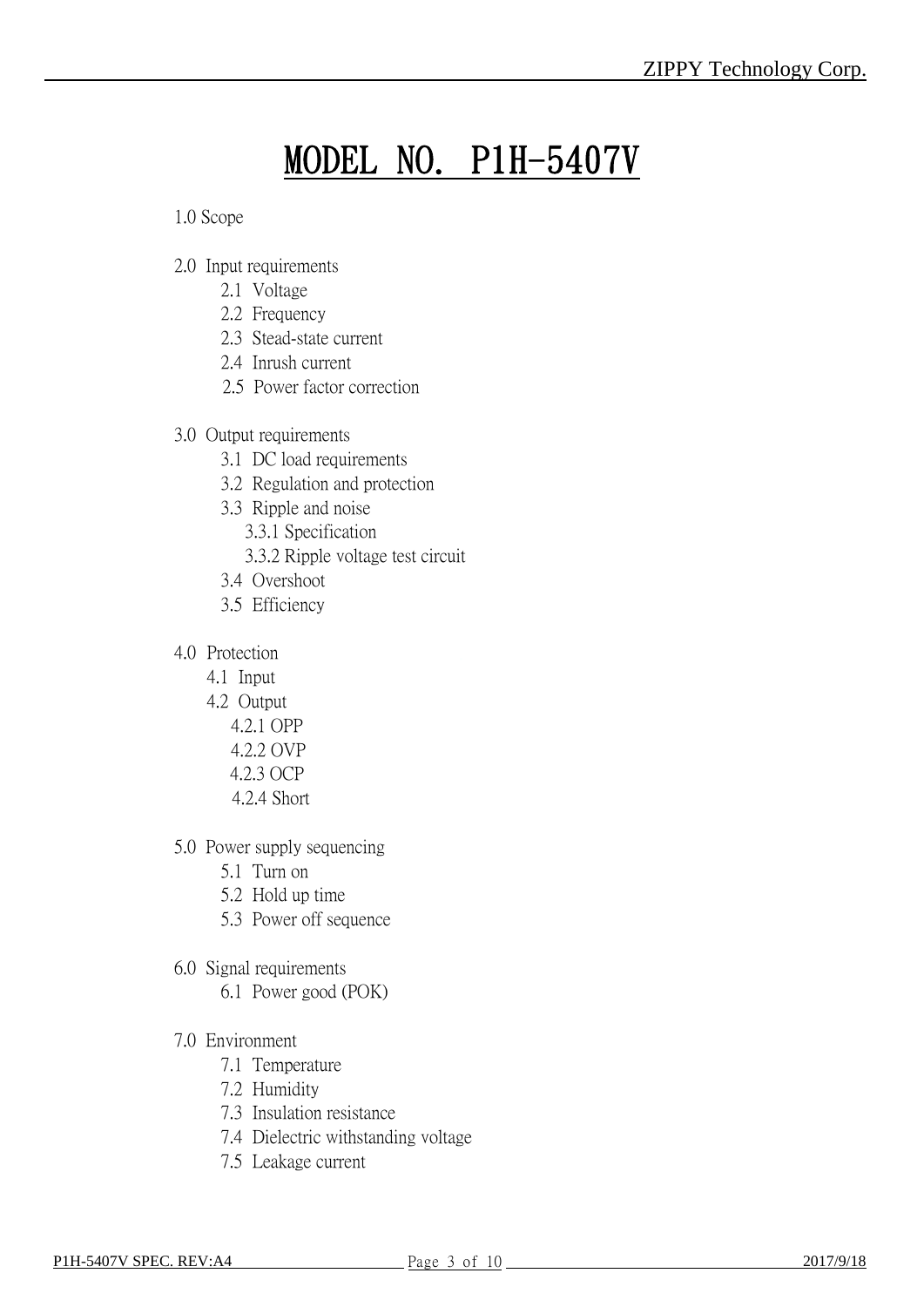8.0 Safety

| 8.1 UL  |
|---------|
| 8.2 CUL |
| 8.3 TUV |
| 8.4 CCC |

9.0 Reliability

- 9.1 Burn in
- 10.0 Mechanical requirements 10.1Physical dimension
- 11.0 Output voltage timing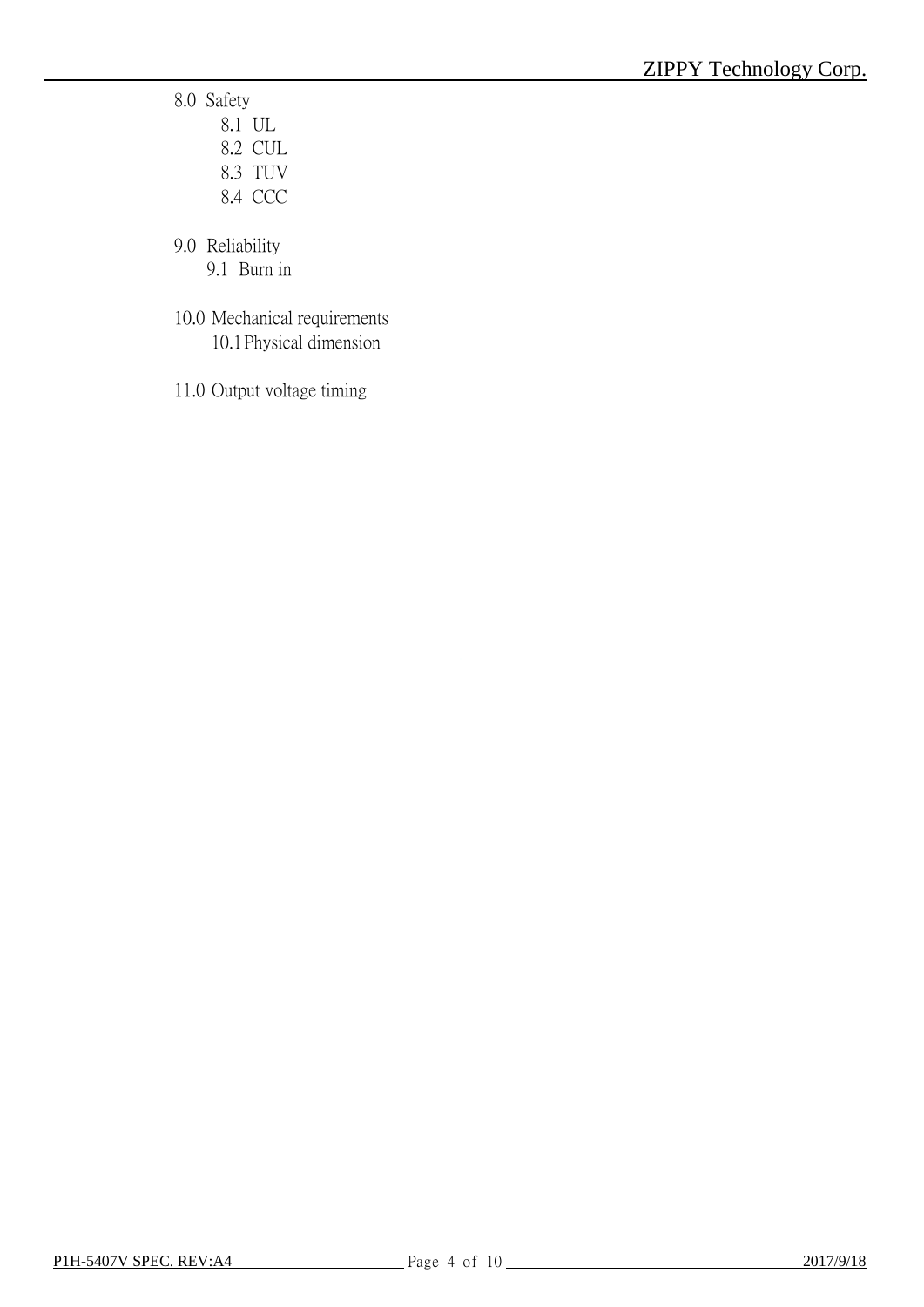#### 1.0 Scope

This specification defines the performance characteristics of a grounded, AC input,400 watts, 5 output level power supply. This specification also defines world wide safety requirements and manufactures process test requirements.

#### 2.0 Input requirements

- 2.1 Voltage (sinusoidal) :  $100 \sim 240$  VAC full range (With  $\pm 10\%$  tolerance).
- 2.2 Frequency The input frequency range will be  $47\text{hz} \sim 63\text{hz}$ .
- 2.3 Steady-state current 6A/3A at any low/high range input voltage.
- 2.4 Inrush current 20/40Amps @ 115/230 VAC (at 25 degrees ambient cold start )
- 2.5 Power factor correction The power supply shall incorporate universal power input with active power factor correction, which shall reduce line harmonics in accordance with the EN61000-3-2 standards.

PFC can reach the target of 95% @115/230VAC,Full load.

#### 3.0 Output requirements

3.1 DC load requirements

| Normal         |      | Load current $(A)$ |        | Regulation tolerance |
|----------------|------|--------------------|--------|----------------------|
| Output voltage | Min. | Max.               | Max.   | Min.                 |
| $+5V$          | 0A   | 22A                | $+5\%$ | $-5\%$               |
| $+12V$         | 0А   | 32A                | $+5\%$ | $-5\%$               |
| $-12V$         | 0A   | 0.8A               | $+5\%$ | $-5\%$               |
| $+3.3V$        | 0A   | 22A                | $+5\%$ | $-5\%$               |
| $+5Vsb$        | DА   | 3.5A               | $+5\%$ | $-5\%$               |

 $*$  The output current of  $+5V$  and  $+3.3V$  not exceed 35A  $***$ \*\*\* Total power:400W

Note: For dynamic voltage regulation requirements +12V min Loading is 1A.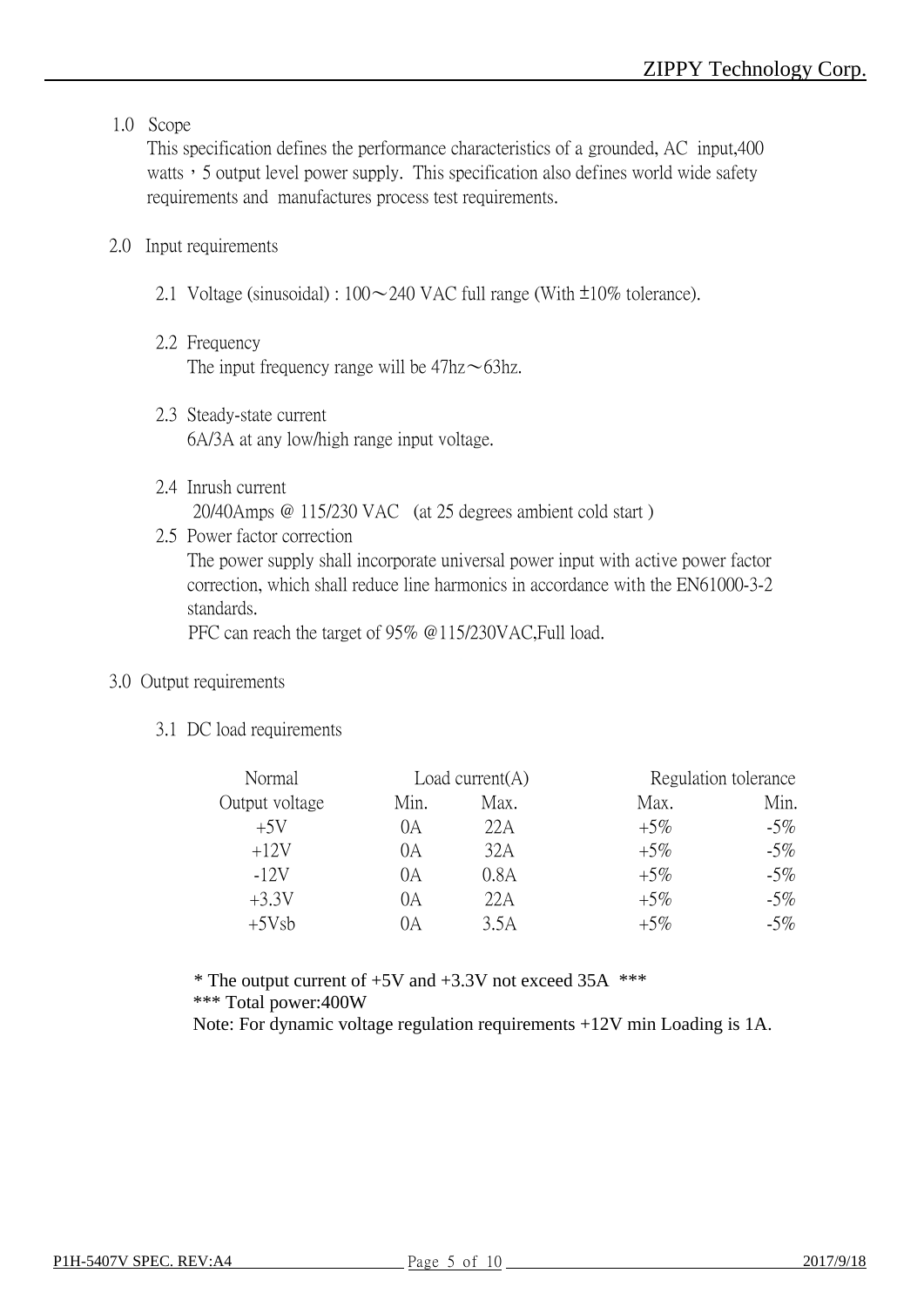3.2 Regulation

| Output DC | Line         |
|-----------|--------------|
| voltage   | regulation   |
| $+5V$     | ±50mV        |
| $+12V$    | $\pm 120$ mV |
| $-12V$    | $\pm 120$ mV |
| $+3.3V$   | ±50mV        |
| $+5Vsb$   | ±50mV        |

- 3.3 Ripple and noise
	- 3.3.1 Specification

| Parameter | Ripple        | Ripple+Noise  |
|-----------|---------------|---------------|
| $+5V$     | $50mV$ (P-P)  | $60mV$ (P-P)  |
| $+12V$    | $120mV$ (P-P) | $120mV$ (P-P) |
| $-12V$    | $120mV$ (P-P) | $120mV$ (P-P) |
| $+3.3V$   | $50mV$ (P-P)  | $60mV$ (P-P)  |
| $+5Vsb$   | $50mV$ (P-P)  | $60mV$ (P-P)  |

3.3.2 Ripple voltage test circuit



0.1uf is ceramic the other is tantalum. Noise bandwidth is from DC to 20MHz

3.4 Overshoot

Any overshoot at turn on or turn off shall be less 10% of the nominal voltage value, all output shall be within the regulation limit of section 3.2 before issuing the power good signal of section 6.0.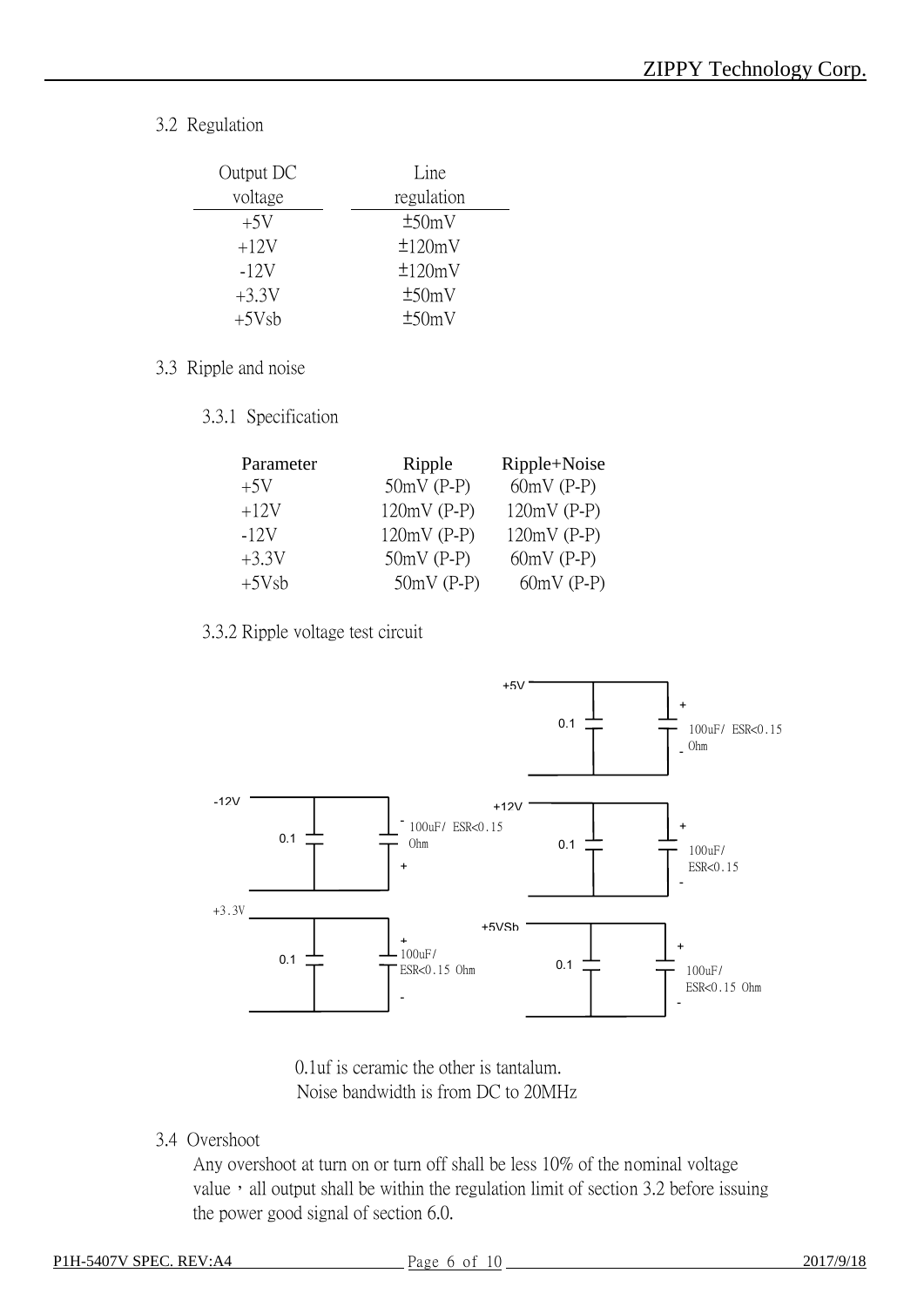#### 3.5 Efficiency

Power supply efficiency typical >80% at 115V FULL LOAD

| 20% Max load, Efficiency test condition @ Ambient temperature 30 degrees  |                                                                          |        |        |           |         |         |                         |  |      |      |
|---------------------------------------------------------------------------|--------------------------------------------------------------------------|--------|--------|-----------|---------|---------|-------------------------|--|------|------|
|                                                                           |                                                                          |        |        |           |         |         | <b>AC INPUT Voltage</b> |  |      |      |
| Voltage                                                                   | $+12V$                                                                   | $+5V$  | $-12V$ | $+3.3V$   | $+5VSB$ | 115V    | 230V                    |  |      |      |
| Load                                                                      | 4.31A                                                                    | 2.96A  | 0.11A  | 2.96A     | 0.47A   | $>80\%$ | $>80\%$                 |  |      |      |
|                                                                           | 50% Max load, Efficiency test condition @ Ambient temperature 30 degrees |        |        |           |         |         |                         |  |      |      |
|                                                                           |                                                                          |        |        |           |         |         | <b>AC INPUT Voltage</b> |  |      |      |
| Voltage                                                                   | $+12V$                                                                   | $+5V$  | $-12V$ | $+3.3V$   | $+5VSB$ | 115V    | 230V                    |  |      |      |
| Load                                                                      | 10.78A                                                                   | 7.41A  | 0.27A  | 7.41A     | 1.18A   | $>82\%$ | $>84\%$                 |  |      |      |
| 80% Max load, Efficiency test condition @ Ambient temperature 30 degrees  |                                                                          |        |        |           |         |         |                         |  |      |      |
|                                                                           |                                                                          |        |        |           |         |         | <b>AC INPUT Voltage</b> |  |      |      |
| Voltage                                                                   | $+12V$                                                                   | $+5V$  | $-12V$ | $+3.3V$   | $+5VSB$ | 115V    | 230V                    |  |      |      |
| Load                                                                      | 17.25A                                                                   | 11.86A | 0.43A  | 11.86A    | 1.89A   | $>80\%$ | $>82\%$                 |  |      |      |
| 100% Max load, Efficiency test condition @ Ambient temperature 30 degrees |                                                                          |        |        |           |         |         |                         |  |      |      |
|                                                                           | $+12V$                                                                   |        | $-12V$ |           | $+5VSB$ |         | <b>AC INPUT Voltage</b> |  |      |      |
| Voltage                                                                   |                                                                          | $+5V$  |        | $+3.3V$   |         |         |                         |  | 115V | 230V |
| Load                                                                      | 24.59A                                                                   | 12A    | 0.59A  | <b>8A</b> | 2.55A   | $>80\%$ | $>82\%$                 |  |      |      |

#### 3.6 Typical Distribution of Efficiency

#### NOTE:

(The different harness conditions and/or the accuracy of measurement instruments affect the test result of output voltage and efficiency. Harness conditions are such as cable length, wire gauge, the connector types, total harness amounts.)

#### 4.0 Protection

#### 4.1 Input (primary)

The input power line must have an over power protection device in accordance with safety requirement of section 8.0

#### 4.2 Output (secondary)

4.2.1 Over power protection

The power supply shall provide over power protection on the power supply latches all DC output into a shutdown state. Over power of this type shall cause no damage to power supply, after over load is removed and a power on/off cycle is initiated, the power supply will restart. Trip point total power min.  $110\%$ , max.  $160\%$ .

4.2.2 Over voltage protection

If an over voltage fault occurs, the power supply will latch all  $DC$  output into a shutdown state.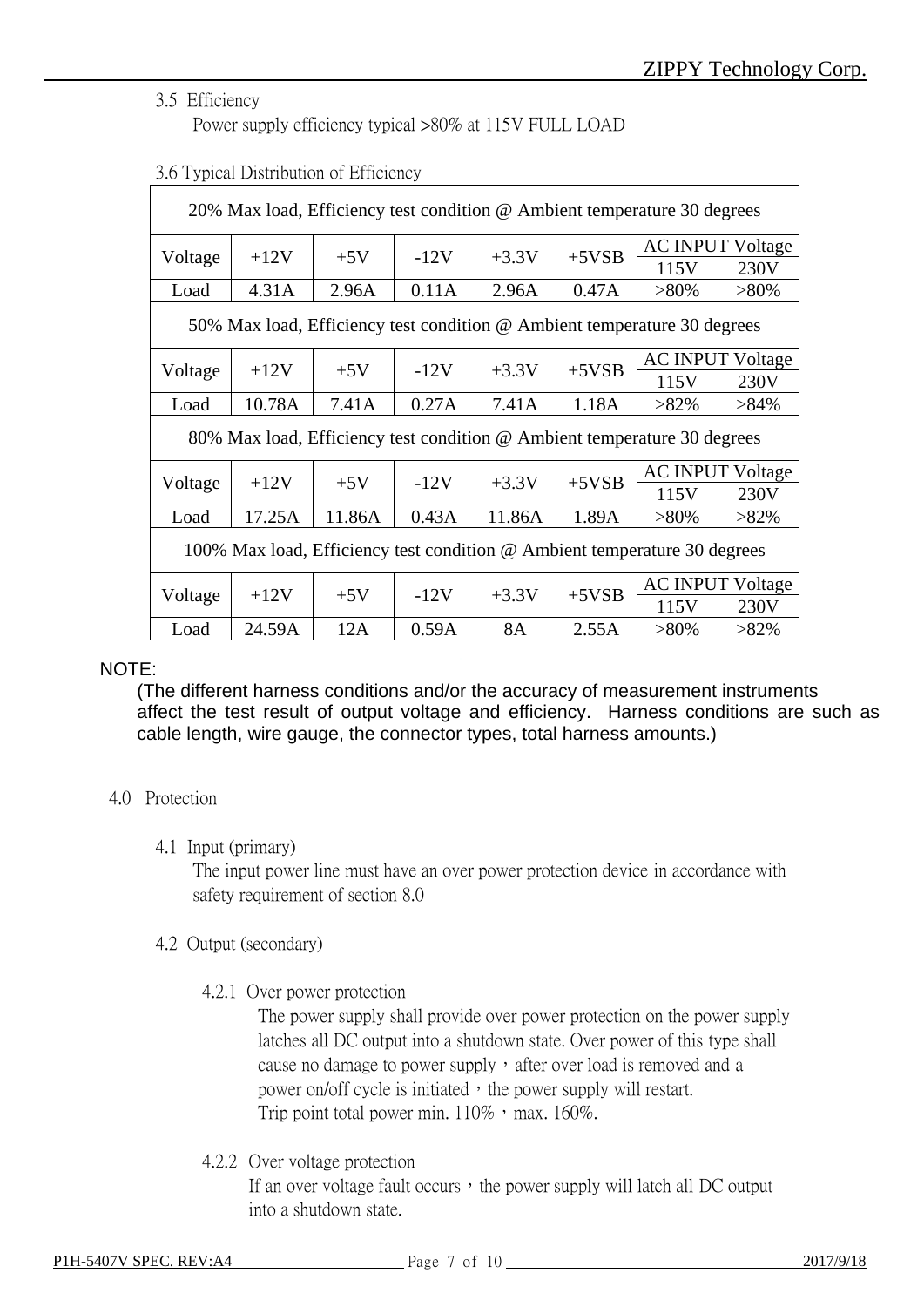|         | Min   | Typical       | Max   |
|---------|-------|---------------|-------|
| $+3.3V$ | 3.6V  |               |       |
| $+5V$   | 5.6V  |               | 6.5V  |
| +12V    | 13.2V | $4.3^{\circ}$ | 15 OV |

#### 4.2.3 Over current protection

If an over current fault occurs, the power supply will latch all  $DC$  output into a shutdown state.

|         | Min   | Typical | Max |
|---------|-------|---------|-----|
| $+3.3V$ | 24.2A | 28.6A   | 33A |
| +5V     | 24.2A | 28.6A   | 33A |
|         | 35.2A | 41.6A   |     |

#### 4.2.4 Short circuit

- A: A short circuit placed on any DC output to DC return shall cause no damage.
- B: The power supply shall be latched in case any short circuit is taken place at  $+5V, +3.3V, +12V$ , -12Voutput.
- C: The power supply shall be auto-recovered in case any short circuit is taken place at +5VSB.

#### 5.0 Power supply sequencing

- 5.1 Power on (see Fig.1)
- 5.2 Hold up time

When AC source shutdown DC output must be maintain 16msec in regulation limit at. normal input voltage (AC115V)

5.3 Power off sequence (see Fig. 1)

#### 6.0 Signal requirements

6.1 Power good signal (see Fig. 1)

The power supply shall provide a "power good" signal to reset system logic, indicate proper operation of the power supply.

At power on, the power good signal shall have a turn on delay of at least 100ms but not greater than 500ms after the output voltages have reached their respective minimum sense levels.

#### 7.0 Environment

7.1 Temperature

| Operating temperature: | 0 to 50 degrees centigrade(90 $\sim$ 264 VAC) |
|------------------------|-----------------------------------------------|
|------------------------|-----------------------------------------------|

Non-Operating temperature: -20 to 80 degrees centigrade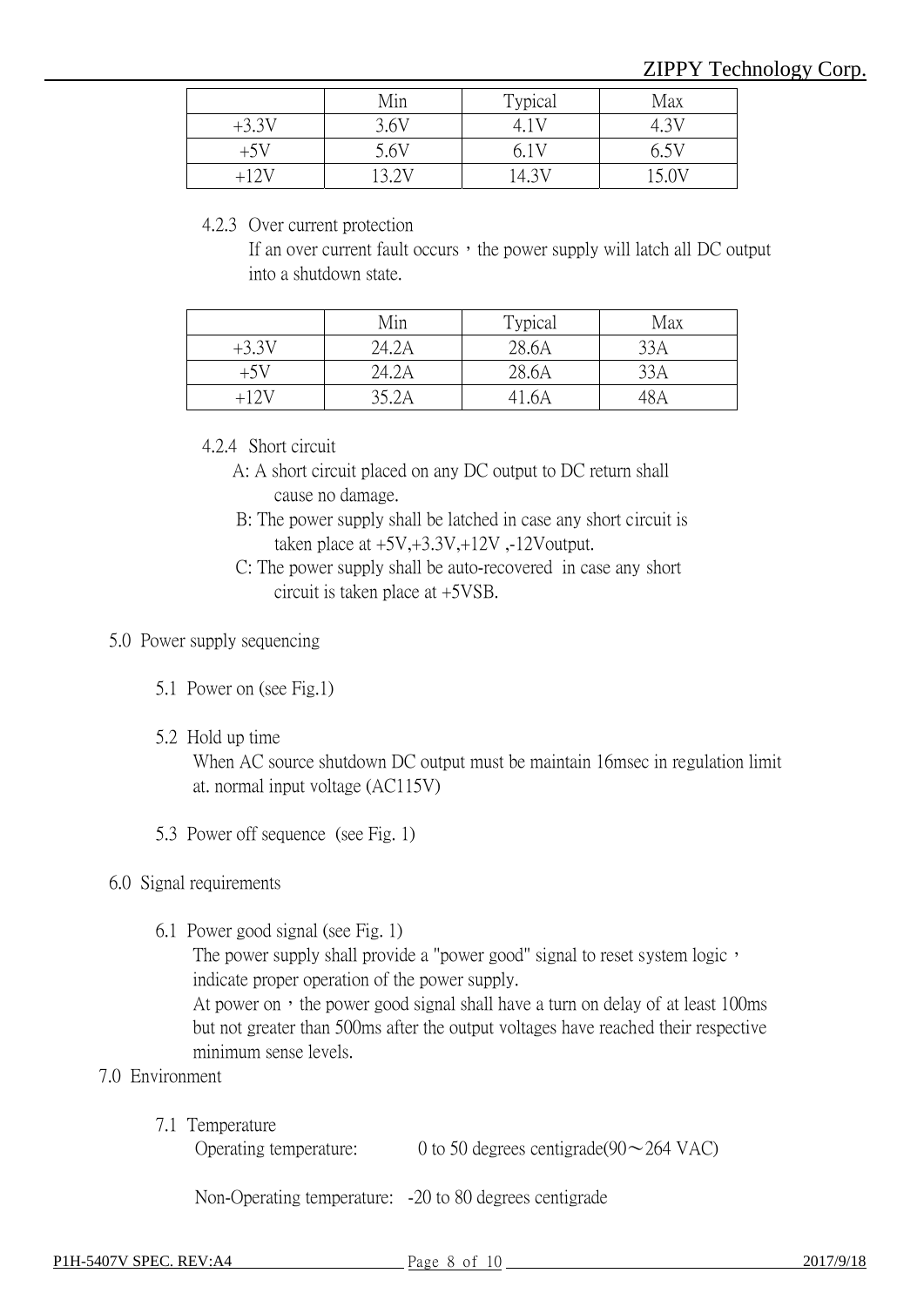|            | 7.2 Humidity                                             | $20\%$ to $80\%$               |
|------------|----------------------------------------------------------|--------------------------------|
|            | Operating humidity                                       |                                |
|            | Non-operating humidity                                   | 10\% to 90\%                   |
|            | 7.3 Insulation resistance                                |                                |
|            | Primary to secondary                                     | : 100 meg. Ohm min. 500 VDC    |
|            | Primary to FG                                            | $: 100$ meg. Ohm min. $500VDC$ |
|            | 7.4 Dielectric withstanding voltage                      |                                |
|            | Primary to secondary                                     | $: 3000$ VAC for 60 sec.       |
|            | Primary to FG                                            | : 1500 VAC for 60 sec.         |
|            | For production purpose:                                  |                                |
|            | Primary to FG                                            | :1500VAC for 1 sec.            |
|            | 7.5 Leakage current                                      |                                |
|            | 3.5 mA max. at nominal voltage VAC                       |                                |
| 8.0 Safety |                                                          |                                |
|            | 8.1 Underwriters laboratory (UL).                        |                                |
|            | The power supply designed to meet UL 60950.              |                                |
|            | 8.2 Canadian standards association (CUL)                 |                                |
|            | The power supply designed to meet CSA C22.2 No. 60950.   |                                |
|            | 8.3 TUV                                                  |                                |
|            | The power supply shall be designed to meet TUV EN-60950. |                                |
|            |                                                          |                                |

8.4 CCC Standards The power supply shall be designed to meet GB9254-2008, GB4943.1-2011, GB17625.1-2012.

### 9.0 Reliability

9.1 Burn in

All products shipped to customer must be processed by burn-in. The burn- in shall be performed for 1 hour at full load.

#### 10.0 Mechanical requirements

10.1 Physical dimension : 225mm (D) x 100mm (W) x 40.5mm (H)